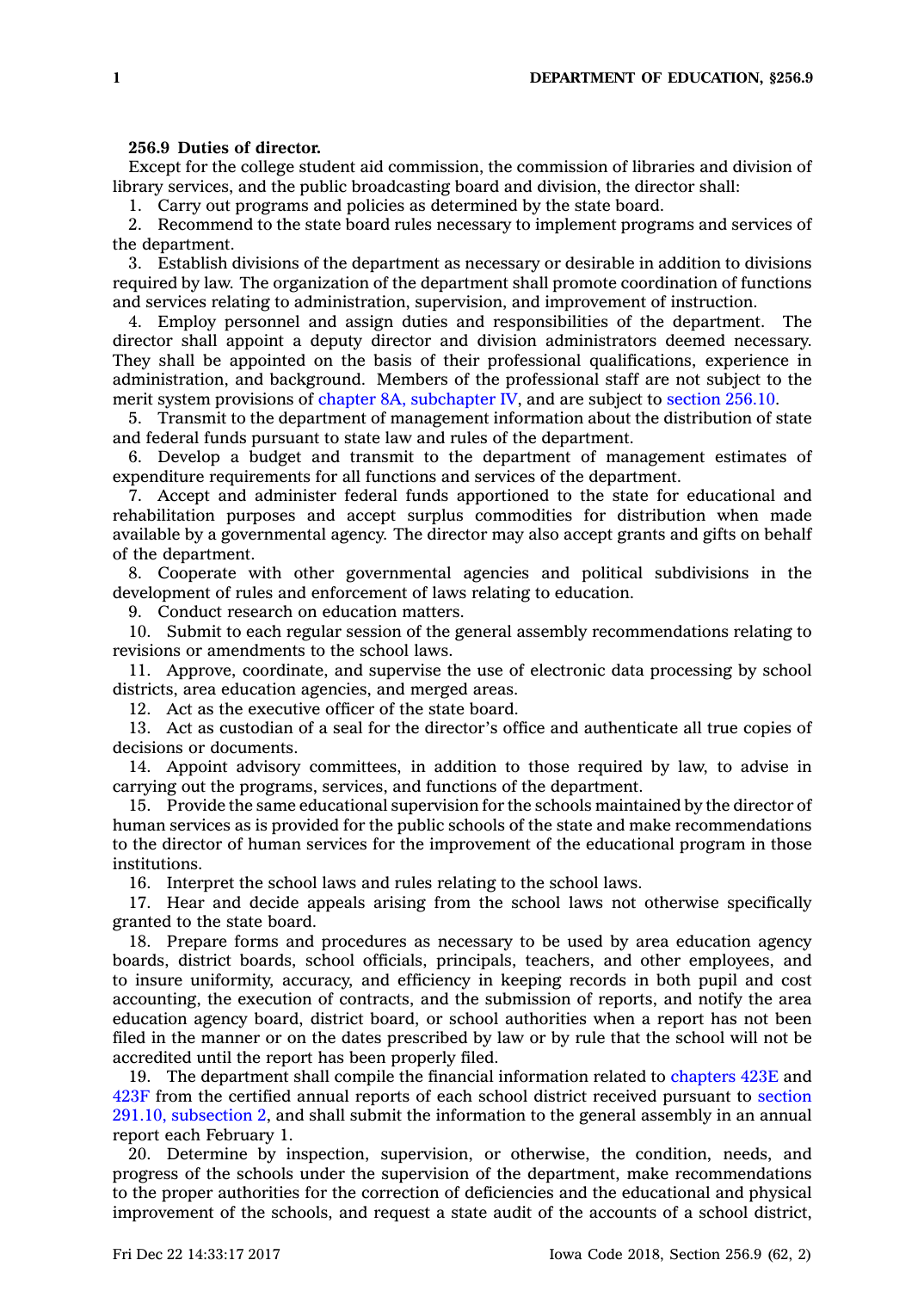area education agency, school official, or school employee handling school funds when it is apparent that an audit should be made.

21. Preserve reports, documents, and correspondence that may be of <sup>a</sup> permanent value, which shall be open for inspection under reasonable conditions.

22. Keep <sup>a</sup> record of the business transacted by the director.

23. Endeavor to promote among the people of the state an interest in education.

24. Classify and define the various schools under the supervision of the department, formulate suitable courses of study, and publish and distribute the classifications and courses of study and promote their use.

25. Direct area education agency administrators to arrange for professional teachers' meetings, demonstration teaching, or other field work for the improvement of instruction as best fits the needs of the public schools in each area.

26. Approve the salaries of area education agency administrators.

27. Develop criteria and procedures to assist in the identification of at-risk children and their developmental needs.

28. Develop, in conjunction with the child development coordinating council or other similar agency, child-to-staff ratio recommendations and standards for at-risk programs based on national literature and test results and Iowa longitudinal test results.

29. Develop programs in conjunction with the center for early development education to be made available to the school districts to assist them in identification of at-risk children and their developmental needs.

30. *a.* Conduct or direct the area education agency to conduct feasibility surveys and studies, if requested under section [282.11](https://www.legis.iowa.gov/docs/code/282.11.pdf), of the school districts within the area education agency service areas and all adjacent territory, including but not limited to contiguous districts in other states, for the purpose of evaluating and recommending proposed whole grade sharing agreements requested under [section](https://www.legis.iowa.gov/docs/code/282.7.pdf) 282.7 and section 282.10, [subsections](https://www.legis.iowa.gov/docs/code/282.10.pdf) 1 [and](https://www.legis.iowa.gov/docs/code/282.10.pdf) 4. The surveys and studies shall be revised periodically to reflect reorganizations which may have taken place in the area education agency, adjacent territory, and contiguous districts in other states. The surveys and studies shall include <sup>a</sup> cover page containing recommendations and <sup>a</sup> short explanation of the recommendations. The factors to be used in determining the recommendations include, but are not limited to:

(1) The possibility of long-term survival of the proposed alliance.

(2) The adequacy of the proposed educational programs versus the educational opportunities offered through <sup>a</sup> different alliance.

(3) The financial strength of the new alliance.

(4) Geographical factors.

(5) The impact of the alliance on surrounding schools.

*b.* Copies of the completed surveys and studies shall be transmitted to the affected districts' school boards.

31. *a.* Develop standards and instructional materials to do all of the following:

(1) Assist school districts in developing appropriate before and after school programs for elementary school children.

(2) Assist school districts in the development of child care services and programs to complement half-day and all-day kindergarten programs.

(3) Assist school districts in the development of appropriate curricula for all-day, everyday kindergarten programs.

(4) Assist school districts in the development of appropriate curricula for the early elementary grades one through three.

(5) Assist prekindergarten instructors in the development of appropriate curricula and teaching practices.

*b.* Standards and materials developed shall include materials which employ developmentally appropriate practices and incorporate substantial parental involvement. The materials and standards shall include alternative teaching approaches including collaborative teaching and alternative dispute resolution training. The department shall consult with the child development coordinating council, the state child care advisory committee established pursuant to section [135.173A](https://www.legis.iowa.gov/docs/code/135.173A.pdf), the department of human services,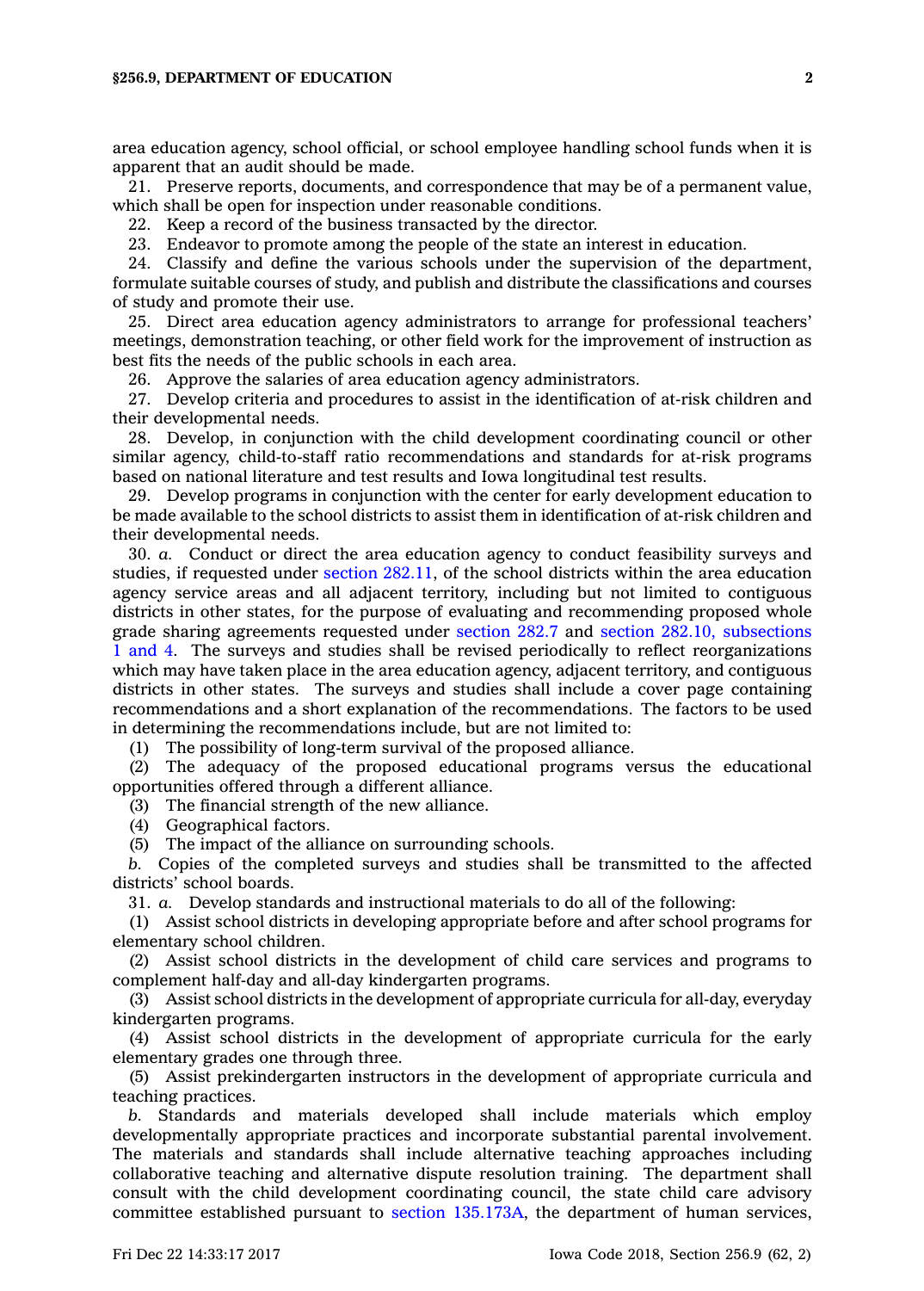the state board of regents center for early developmental education, the area education agencies, the department of human development and family studies in the college of human sciences at Iowa state university of science and technology, the early childhood elementary division of the college of education at the university of Iowa, and the college of education at the university of northern Iowa, in developing these standards and materials.

*c.* For purposes of this [section](https://www.legis.iowa.gov/docs/code/256.9.pdf) *"substantial parental involvement"* means the physical presence of parents in the classroom, learning experiences designed to enhance the skills of parents in parenting and in providing for their children's learning and development, or educational materials which may be borrowed for home use.

32. Develop, or direct the area education agencies to develop, <sup>a</sup> statewide technical assistance support network to provide school districts or district subcontractors under [section](https://www.legis.iowa.gov/docs/code/279.49.pdf) 279.49 with assistance in creating developmentally appropriate programs under [section](https://www.legis.iowa.gov/docs/code/279.49.pdf) 279.49.

33. Administer and approve grants to school districts which provide innovative in-school programming for at-risk children in grades kindergarten through three, in addition to regular school curricula for children participating in the program, with the funds for the grants being appropriated for at-risk children by the general assembly. Grants approved shall be for programs in schools with <sup>a</sup> high percentage of at-risk children. Preference shall be given to programs which integrate at-risk children with the rest of the school population, which agree to limit class size and pupil-teacher ratios, which include parental involvement, which demonstrate community support, which cooperate with other community agencies, which provide appropriate guidance counseling services, and which use teachers with an early childhood endorsement. Grant programs shall contain an evaluation component that measures student outcomes.

34. Provide educational resources and technical assistance to schools relating to the implementation of the nutritional guidelines for food and beverages sold on public school grounds or on the grounds of nonpublic schools receiving funds under section [283A.10](https://www.legis.iowa.gov/docs/code/283A.10.pdf).

35. Explore, in conjunction with the state board of regents, the need for coordination between school districts, area education agencies, regents institutions, and community colleges for purposes of delivery of courses, use of telecommunications, transportation, and other similar issues. Coordination may include but is not limited to coordination of calendars, programs, schedules, or telecommunications emissions.

36. Develop an application and review process for approval of administrative and program sharing agreements between two or more community colleges or <sup>a</sup> community college and an institution of higher education under the board of regents entered into pursuant to [section](https://www.legis.iowa.gov/docs/code/260C.46.pdf) [260C.46](https://www.legis.iowa.gov/docs/code/260C.46.pdf).

37. Develop in-service and preservice training programs through the area education agencies and practitioner preparation institutions and guidelines for school districts for the establishment of family support programs. Guidelines developed shall describe barriers to learning and development which can affect children served by family support programs.

38. Serve as an ex officio member of the commission of libraries.

39. *a.* Grant annual exemptions from one or more of the minimum education standards contained in [section](https://www.legis.iowa.gov/docs/code/256.11.pdf) 256.11 and rules adopted by the state board of education to nonpublic schools or public school districts who are engaging in comprehensive school transformation efforts that are broadly consistent with the current standards, but require exemption from one or more standards in order to implement the comprehensive school transformation effort within the nonpublic school or school district. Nonpublic schools or public school districts wishing to be exempted from one or more of the minimum standards contained in [section](https://www.legis.iowa.gov/docs/code/256.11.pdf) [256.11](https://www.legis.iowa.gov/docs/code/256.11.pdf) and rules adopted by the state board of education shall file <sup>a</sup> request for an exemption with the department. Requests for exemption shall include all of the following:

(1) A description of the nonpublic school or public school district's school transformation plan, including but not limited to new structures, methodologies, and creative approaches designed to help students achieve at higher levels.

(2) Identification of the standard or standards for which the exemption is being sought, including <sup>a</sup> statement of the reasons for requesting the exemption from the standard or standards.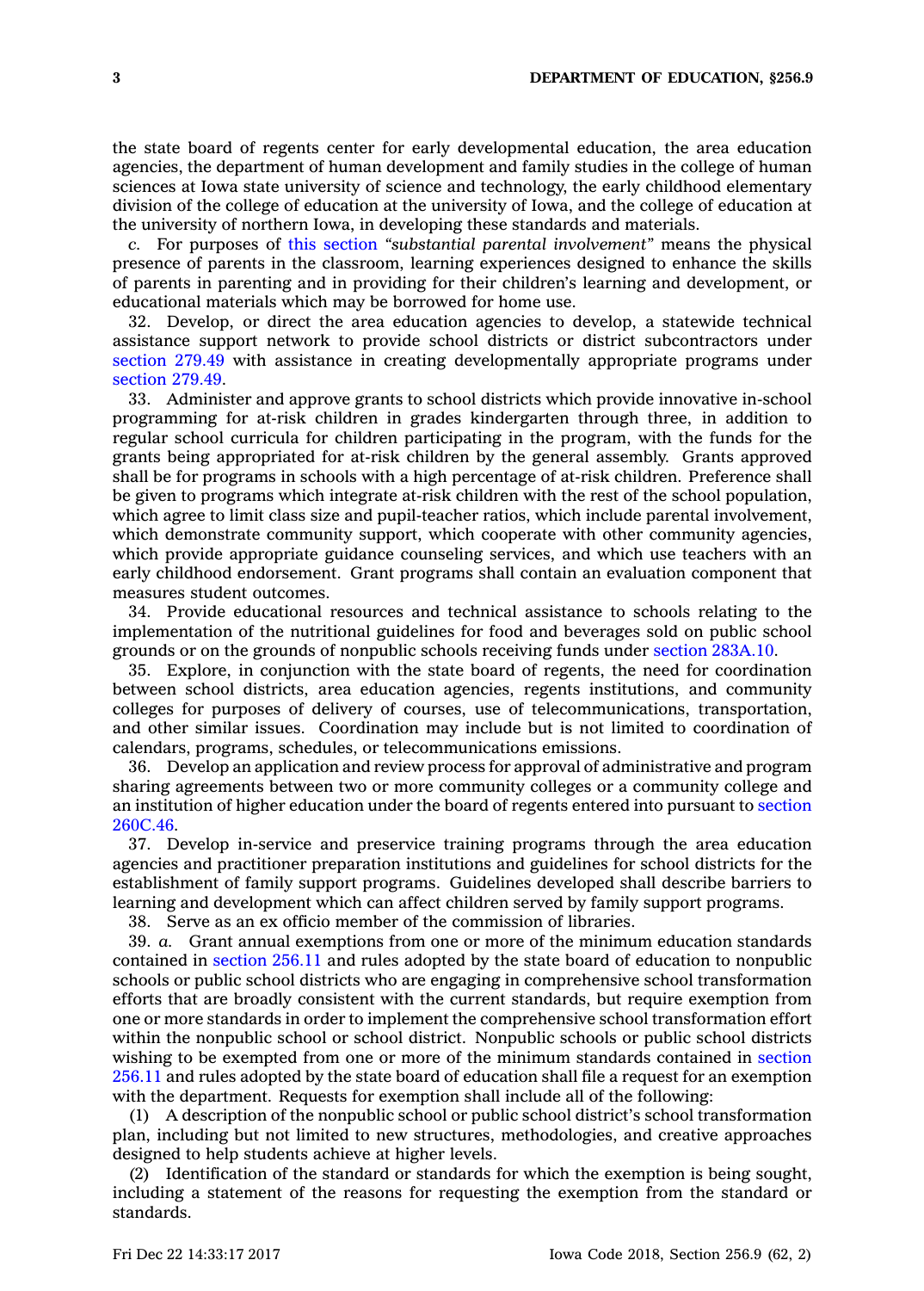(3) Identification of <sup>a</sup> method for periodic demonstration that student achievement will not be lessened by the granting of the exemption.

*b.* The director shall develop <sup>a</sup> procedure for application for exemption and receipt, review, and evaluation of nonpublic school and public school district requests, including but not limited to development of criteria for the granting or denying of requests for exemptions and <sup>a</sup> timeline for the submission, review, and granting or denying of requests for exemption from one or more standards.

40. Develop and administer, with the cooperation of the department of veterans affairs, <sup>a</sup> program which shall be known as operation recognition. The purpose of the program is to award high school diplomas to veterans of World War I, World War II, and the Korean and Vietnam conflicts who left high school prior to graduation to enter United States military service. The department of education and the department of veterans affairs shall jointly develop an application procedure, distribute applications, and publicize the program to school districts, accredited nonpublic schools, county commissions of veteran affairs, veterans organizations, and state, regional, and local media. All honorably discharged veterans who are residents or former residents of the state; who served at any time between April 6, 1917, and November 11, 1918, at any time between September 16, 1940, and December 31, 1946, at any time between June 25, 1950, and January 31, 1955, or at any time between February 28, 1961, and May 5, 1975, all dates inclusive; and who did not return to school and complete their education after the war or conflict shall be eligible to receive <sup>a</sup> diploma. Diplomas may be issued posthumously. Upon approval of an application, the department shall issue an honorary high school diploma for an eligible veteran. The diploma shall indicate the veteran's school of attendance. The department of education and the department of veterans affairs shall work together to provide school districts, schools, communities, and county commissions of veteran affairs with information about hosting <sup>a</sup> diploma ceremony on or around Veterans Day. The diploma shall be mailed to the veteran or, if the veteran is deceased, to the veteran's family.

41. Reconcile, with the assistance of the community colleges, audited financial statements and the financial data submitted to the department. The reconciliation shall include an analysis of funding by funding source.

42. Develop core knowledge and skill criteria, based upon the Iowa teaching standards, for the evaluation, the advancement, and for teacher career development purposes pursuant to [chapter](https://www.legis.iowa.gov/docs/code//284.pdf) 284. The criteria shall further define the characteristics of quality teaching as established by the Iowa teaching standards. The director, in consultation with the board of educational examiners, shall also develop <sup>a</sup> transition plan for implementation of the career development standards developed pursuant to section 256.7, [subsection](https://www.legis.iowa.gov/docs/code/256.7.pdf) 25, with regard to licensure renewal requirements. The plan shall include <sup>a</sup> requirement that practitioners be allowed credit for career development completed prior to implementation of the career development standards developed pursuant to section 256.7, [subsection](https://www.legis.iowa.gov/docs/code/256.7.pdf) 25.

43. Disburse, transfer, or receive funds as authorized or required under federal or state law or regulation in <sup>a</sup> manner that utilizes electronic transfer of the funds whenever possible.

44. Develop and implement <sup>a</sup> comprehensive management information system designed for the purpose of establishing standardized electronic data collections and reporting protocols that facilitate compliance with state and federal reporting requirements, improve school-to-school and district-to-district information exchanges, and maintain the confidentiality of individual student and staff data. The system shall provide for the electronic transfer of individual student records between schools, districts, postsecondary institutions, and the department. The director may establish, to the extent practicable, <sup>a</sup> uniform coding and reporting system, including <sup>a</sup> statewide uniform student identification system.

45. Prepare and submit to the chairpersons and ranking members of the senate and house education committees <sup>a</sup> report on the state's progress toward closing the achievement gap, including student achievement for minority subgroups, and <sup>a</sup> comprehensive summary of state agency and local district activities and practices taken in the past year to close the achievement gap.

46. *a.* Develop and make available to school districts, examples of age-appropriate and research-based materials and lists of resources which parents may use to teach their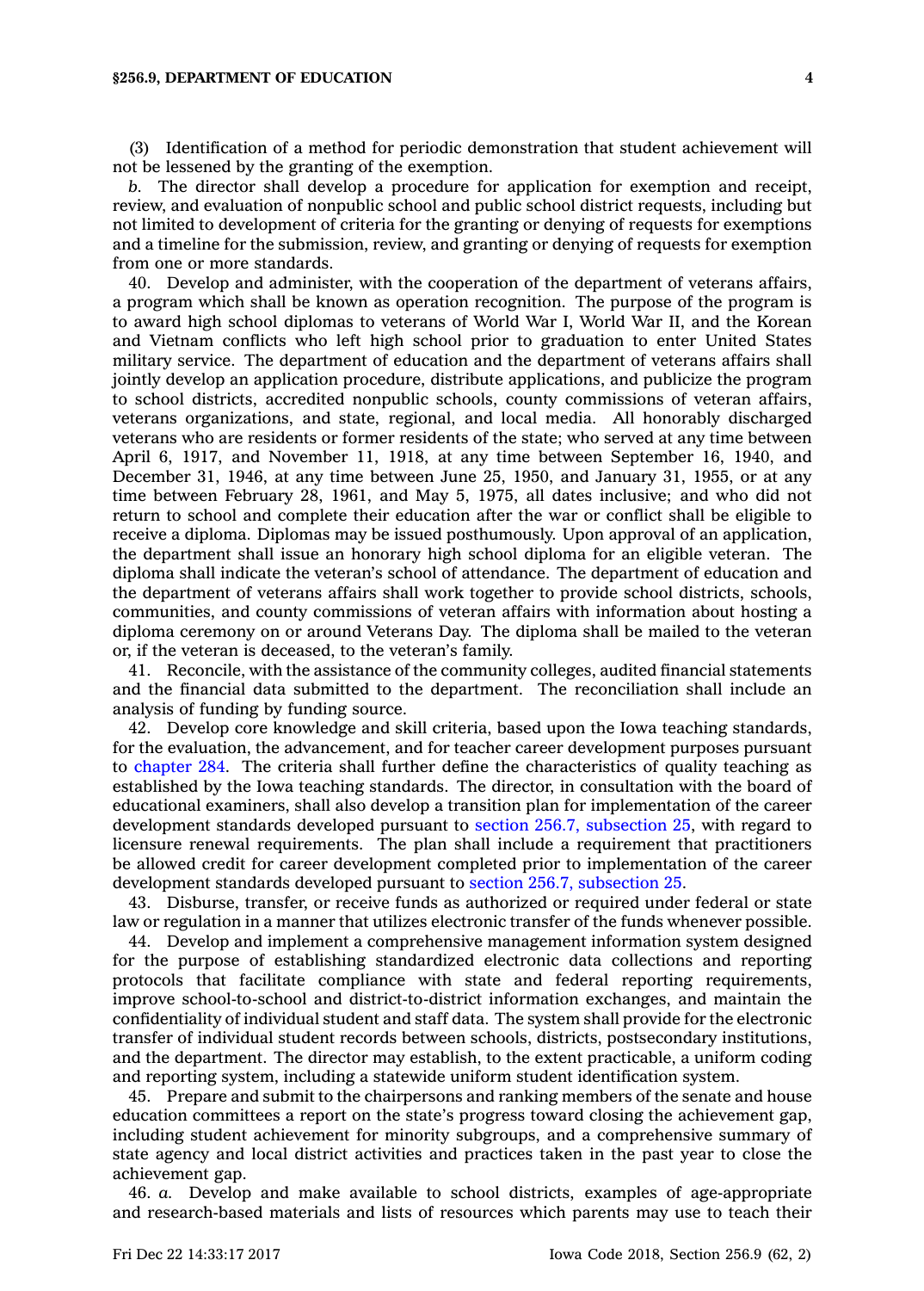children to recognize unwanted physical and verbal sexual advances, to not make unwanted physical and verbal sexual advances, to effectively reject unwanted sexual advances, that it is wrong to take advantage of or exploit another person, about the dangers of sexual exploitation by means of the internet including specific strategies to help students protect themselves and their personally identifiable information from such exploitation, and about counseling, medical, and legal resources available to survivors of sexual abuse and sexual assault, including resources for escaping violent relationships. The materials and resources shall cover verbal, physical, and visual sexual harassment, including nonconsensual sexual advances, and nonconsensual physical sexual contact. In developing the materials and resource list, the director shall consult with entities that shall include but not be limited to the departments of human services, public health, and public safety, education stakeholders, and parent-teacher organizations. School districts shall provide age-appropriate and research-based materials and <sup>a</sup> list of available community and internet-based resources to parents at registration and shall also include the age-appropriate and research-based materials and resource list in the student handbook. School districts are encouraged to work with their communities to provide voluntary parent education sessions to provide parents with the skills and appropriate strategies to teach their children as described in this [subsection](https://www.legis.iowa.gov/docs/code/256.9.pdf). School districts shall incorporate the age-appropriate and research-based materials into relevant curricula and shall reinforce the importance of preventive measures when reasonable with parents and students.

*b.* Make available scientifically based research studies in the area of health and wellness literacy for use by school districts and nonpublic schools in educating students. The content shall include but not be limited to research on instructional materials and teaching strategies that have proven effective in teaching students the knowledge and skills included in paragraph *"a"* and [section](https://www.legis.iowa.gov/docs/code/256.11.pdf) 256.11. School districts are encouraged to incorporate as much of this material as practical.

47. Develop Iowa standards for school administrators, including knowledge and skill criteria, and develop, based on the Iowa standards for administrators, mentoring and induction, evaluation processes, and professional development plans pursuant to [chapter](https://www.legis.iowa.gov/docs/code//284A.pdf) [284A](https://www.legis.iowa.gov/docs/code//284A.pdf). The criteria shall further define the characteristics of quality administrators as established by the Iowa standards for school administrators.

48. Establish and maintain <sup>a</sup> process and <sup>a</sup> procedure, in cooperation with the board of educational examiners, to compare <sup>a</sup> practitioner's teaching assignment with the license and endorsements held by the practitioner. The director may report noncompliance issues identified by this process to the board of educational examiners pursuant to section [272.15,](https://www.legis.iowa.gov/docs/code/272.15.pdf) [subsection](https://www.legis.iowa.gov/docs/code/272.15.pdf) 3.

49. *a.* Develop and distribute, in collaboration with the area education agencies, core curriculum technical assistance and implementation strategies that school districts and accredited nonpublic schools shall utilize, including but not limited to the development and delivery of formative and end-of-course model assessments classroom teachers may use to measure student progress on the core curriculum adopted pursuant to [section](https://www.legis.iowa.gov/docs/code/256.7.pdf) 256.7, [subsection](https://www.legis.iowa.gov/docs/code/256.7.pdf) 26. The department shall, in collaboration with the advisory group convened in accordance with paragraph *"b"* and educational assessment providers, identify and make available to school districts end-of-course and additional model end-of-course and additional assessments to align with the expectations included in the Iowa core curriculum. The model assessments shall be suitable to meet the multiple assessment measures requirement specified in section 256.7, [subsection](https://www.legis.iowa.gov/docs/code/256.7.pdf) 21, paragraph *"c"*.

*b.* Convene an advisory group comprised of education stakeholders including but not limited to school district and accredited nonpublic school teachers, school administrators, higher education faculty who teach in the subjects for which the curriculum is being adopted, private sector employers, members of the boards of directors of school districts, and individuals representing the educational assessment providers. The task force shall review the national assessment of educational progress standards and assessments used by other states, and shall consider standards identified as best practices in the field of study by the national councils of teachers of English and mathematics, the national council for the social studies, the national science teachers association, and other recognized experts.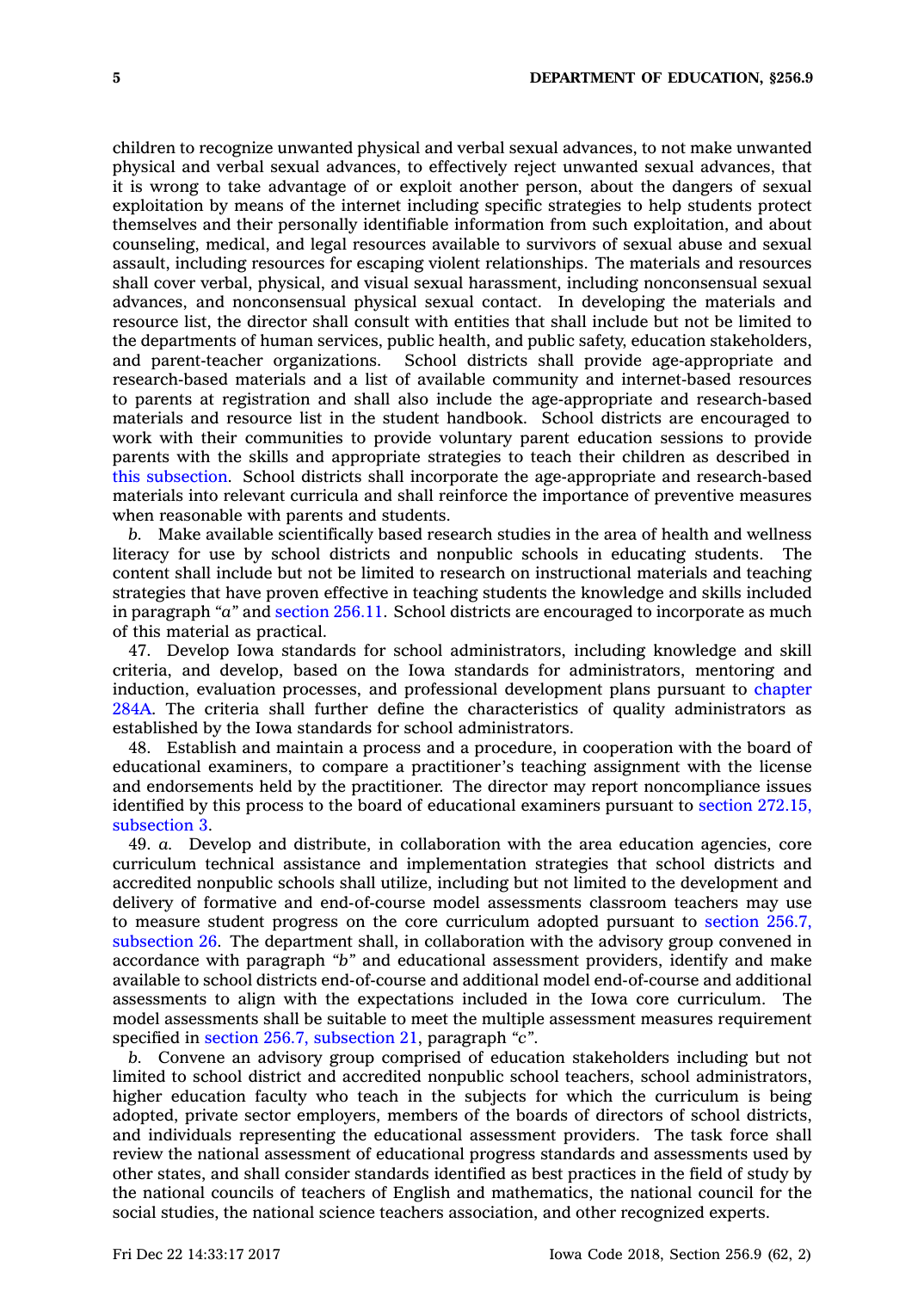## **§256.9, DEPARTMENT OF EDUCATION 6**

*c.* Establish, subject to an appropriation of funds by the general assembly, an Iowa reading research center which shall collaborate with the area education agencies in implementing the provisions of this paragraph *"c"*.

(1) The purpose of the center shall be to apply current research on literacy to provide for the development and dissemination of all of the following:

(a) Instructional strategies for prekindergarten through grade twelve to achieve literacy proficiency that includes reading, reading comprehension, and writing for all students.

(b) Strategies for identifying and providing evidence-based interventions for students, beginning in kindergarten, who are at risk of not achieving literacy proficiency.

(c) Models for effective school and community partnerships to improve student literacy.

(d) Reading assessments.

(e) Professional development strategies and materials to support teacher effectiveness in student literacy development. Subject to an appropriation of funds by the general assembly, the center shall collaborate and coordinate with the area education agencies and the department to develop and offer to school districts at no cost professional development services to enhance the skills of elementary teachers in the use of evidence-based strategies to improve the literacy skills of all students.

(f) Data reports on attendance center, school district, and statewide progress toward literacy proficiency in the context of student, attendance center, and school district demographic characteristics.

(g) An intensive summer literacy program. The center shall establish program criteria and guidelines for implementation of the program by school districts, under rules adopted by the state board pursuant to section 256.7, [subsection](https://www.legis.iowa.gov/docs/code/256.7.pdf) 31.

(2) The first efforts of the center shall focus on kindergarten through grade three. The center shall draw upon national and state expertise in the field of literacy proficiency, including experts from Iowa's institutions of higher education and area education agencies with backgrounds in literacy development. The center shall seek support from the Iowa research community in data report development and analysis of available information from Iowa education data sources. The center shall work with the department to identify additional needs for tools and technical assistance for Iowa schools to help schools achieve literacy proficiency goals and seek public and private partnerships in developing and accessing necessary tools and technical assistance.

(3) The center shall submit <sup>a</sup> detailed annual financial report, <sup>a</sup> description of the center's activities for the prior fiscal year, and <sup>a</sup> statement of its proposed and projected activities to the general assembly by January 15 annually.

50. Convene, in collaboration with the department of public health, <sup>a</sup> nutrition advisory panel to review research in pediatric nutrition conducted in compliance with accepted scientific methods by recognized professional organizations and agencies including but not limited to the institute of medicine. The advisory panel shall submit its findings and recommendations, which shall be consistent with the dietary guidelines for Americans published jointly by the United States department of health and human services and department of agriculture if in the judgment of the advisory panel the guidelines are supported by the research findings, in <sup>a</sup> report to the state board. The advisory panel may submit to the state board recommendations on standards related to federal school food programs if the recommendations are intended to exceed the existing federal guidelines. The state board shall consider the advisory panel report when establishing or amending the nutritional content standards required pursuant to section 256.7, [subsection](https://www.legis.iowa.gov/docs/code/256.7.pdf) 29. The director shall convene the advisory panel by July 1, 2008, and every five years thereafter to review the report and make recommendations for changes as appropriate. The advisory panel shall include but is not limited to at least one Iowa state university extension nutrition and health field specialist and at least one representative from each of the following:

- *a.* The Iowa academy of nutrition and dietetics.
- *b.* The school nutrition association of Iowa.
- *c.* The Iowa association of school boards.
- *d.* The school administrators of Iowa.
- *e.* The Iowa chapter of the American academy of pediatrics.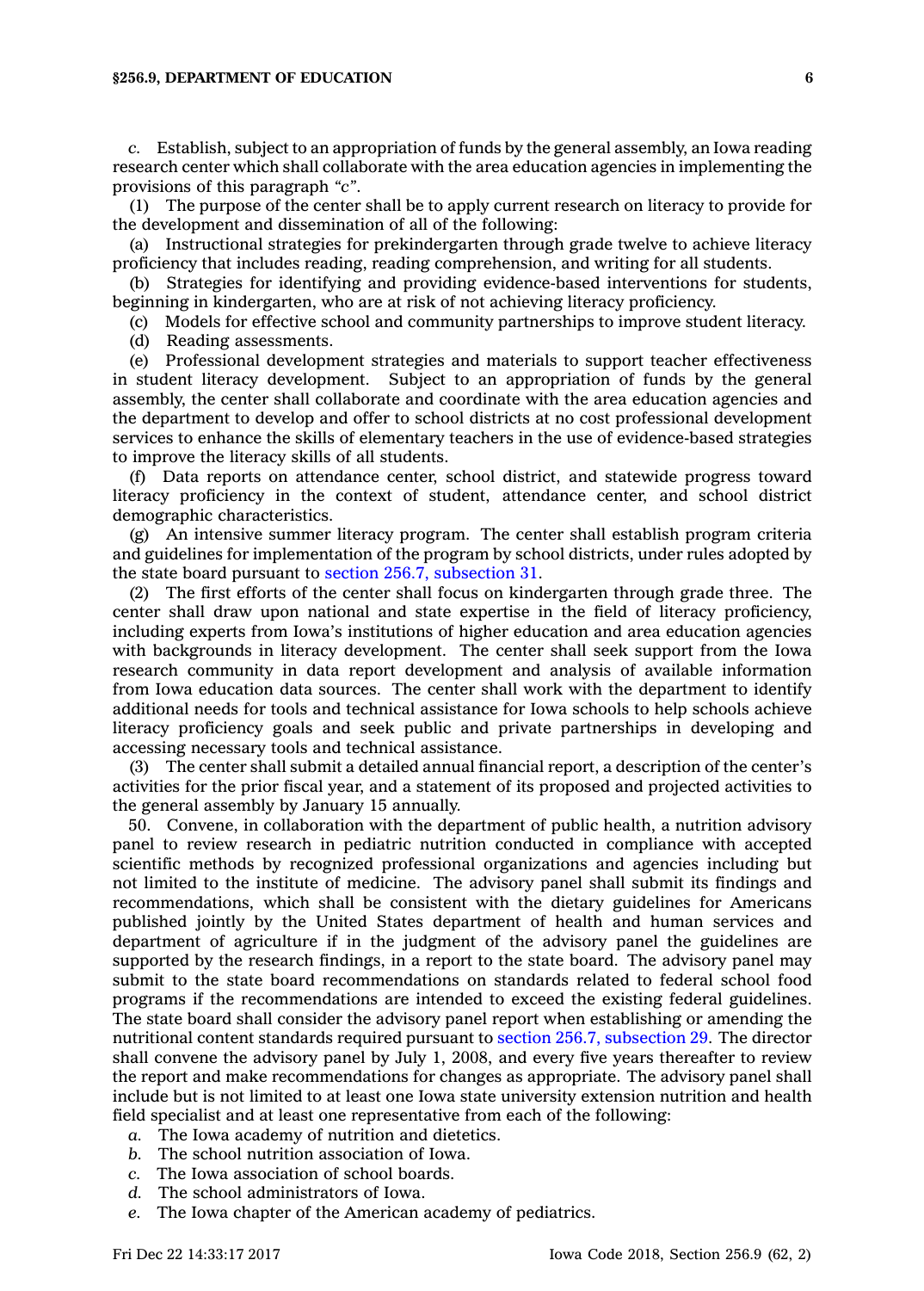- *f.* A school association representing parents.
- *g.* The Iowa grocery industry association.
- *h.* An accredited nonpublic school.
- *i.* The Iowa state education association.

51. Monitor school districts and accredited nonpublic schools for compliance with the nutritional content standards for foods and beverages adopted by the state board in accordance with section 256.7, [subsection](https://www.legis.iowa.gov/docs/code/256.7.pdf) 29. School districts and accredited nonpublic schools shall annually make the standards available to students, parents, and the local community. A school district or accredited nonpublic school found to be in noncompliance with the nutritional content standards by the director shall submit <sup>a</sup> corrective action plan to the director for approval which sets forth the steps to be taken to ensure full compliance.

52. Develop and implement <sup>a</sup> plan to provide, at least twice annually to all principals and guidance counselors employed by school districts and accredited nonpublic schools, notice describing how students can find and use the articulation information available on the internet site maintained by the state board of regents. The plan shall include suggested methods for elementary and secondary schools and community colleges to effectively communicate information about the articulation internet site to the following:

*a.* To all elementary and secondary school students interested in or potentially interested in attending <sup>a</sup> community college or institution of higher education governed by the state board of regents.

*b.* To all community college students interested in or potentially interested in admission to <sup>a</sup> baccalaureate degree program offered by an institution of higher education governed by the state board of regents.

53. Grant to public school districts and accredited nonpublic schools waivers from statutory obligations with which the entities cannot reasonably comply within two years after <sup>a</sup> disaster as defined in section 29C.2, [subsection](https://www.legis.iowa.gov/docs/code/29C.2.pdf) 4.

54. Provide guidance and standards to area education agencies for federal and state education initiatives which the area education agencies must implement statewide.

55. *a.* Require <sup>a</sup> school district that has one or more attendance centers identified by the department as <sup>a</sup> persistently lowest-achieving school to implement one or more of the interventions mandated by the United States department of education for <sup>a</sup> persistently lowest-achieving school pursuant to the federal No Child Left Behind Act of 2001, Pub. L. No. 107-110 §1003(g), 20 U.S.C. §6303(g), and any federal regulations adopted pursuant to the federal Act.

*b.* A school district required to implement one or more interventions pursuant to paragraph *"a"* and the employee organization representing the school district's teachers shall meet at reasonable times to negotiate <sup>a</sup> memorandum of understanding that contains an agreement on the specific intervention to be implemented and <sup>a</sup> provision stating that the terms of any collective bargaining agreement between the parties shall remain in effect and unaltered except as specifically agreed to in the memorandum of understanding. If the parties are unable to reach an agreement on the memorandum of understanding within forty-five days of the date the school district is notified that it has <sup>a</sup> persistently lowest-achieving school, the school district and the employee organization representing the school district's teachers shall, within five days, select an impartial and disinterested person to serve as <sup>a</sup> mediator. The mediator shall attempt to bring the parties together to effectuate <sup>a</sup> settlement of the dispute, but the mediator shall not compel the parties to agree. If mediation fails to result in <sup>a</sup> mutually agreed to memorandum of understanding, not later than thirty days after selecting the mediator the school district shall not receive any school improvement funds under Tit. I of the federal Elementary and Secondary Education Act of 1965 for the attendance center identified as <sup>a</sup> persistently lowest-achieving school. The memorandum of understanding remains in effect for the period of time that an attendance center is identified as <sup>a</sup> persistently lowest-achieving school unless <sup>a</sup> duration period is included in the memorandum of understanding or the parties mutually agree to amend the memorandum of understanding.

56. Develop and establish an online learning program model in accordance with rules